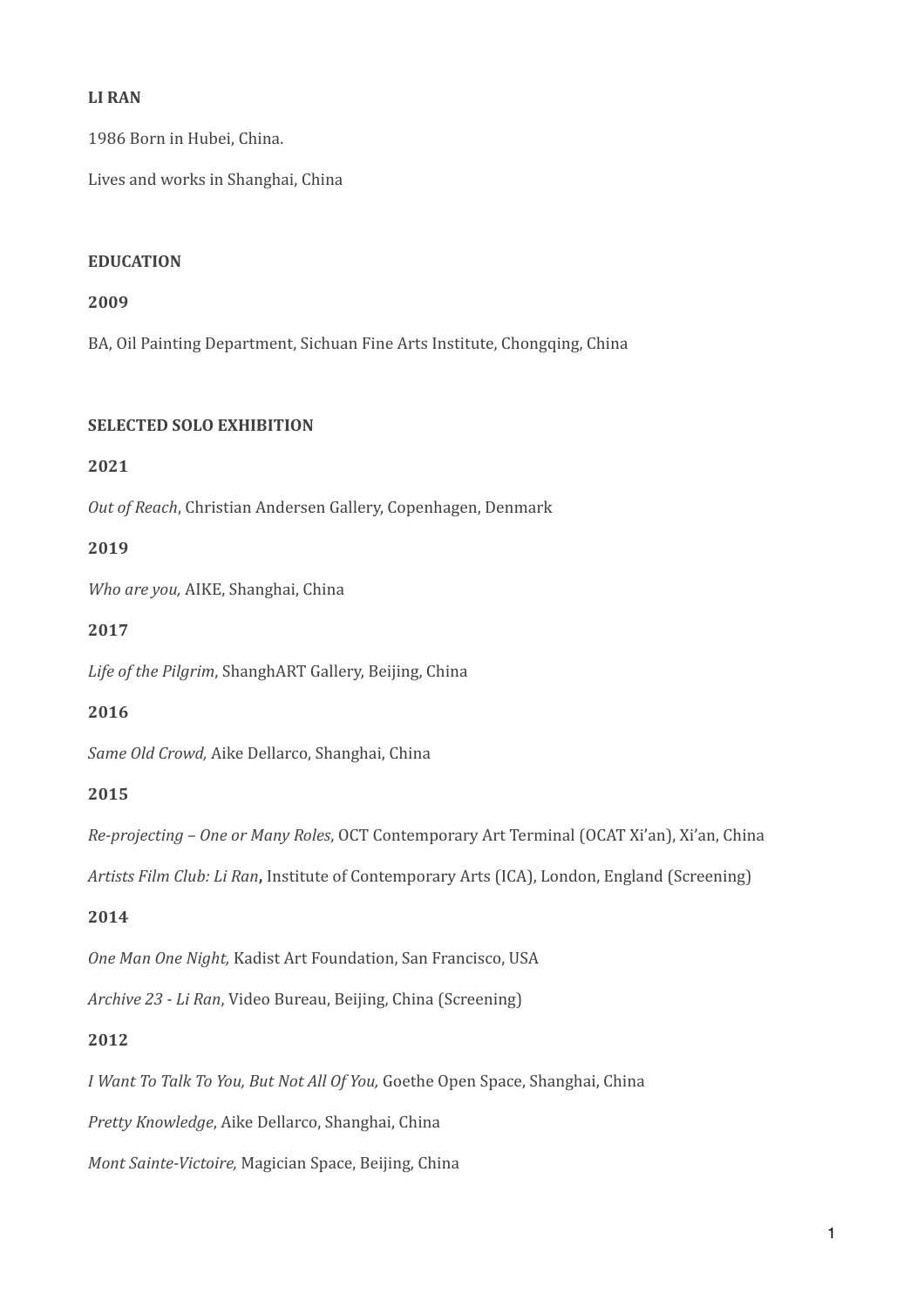#### **SELECTED GROUP EXHIBITION**

### **2022**

*Minimalism-Maximalism-Mechanissmmm Act 1-Act 2, Art Sonje Center, Seoul, Korea* 

*ON* / *OFF* 2021: *Carousel of Progress*, *He Art Museum*, *Fo Shan, China* 

### **2021**

*Mythropolis*, am180 gallery, Prague, Czech Republic

*The Infallible Interior : The Third Tour of the Exhibition - Notes for Tomorrow, Sifang Art Museum,* Nanjing, China

*Study* - *Artist Individual and Collective Study*, Habitat, Shanghai, China

*Project Terrace - Jiang Nan Stack 2nd Season,* 1431 Huaihai Middle Road, Shanghai, China

*First Spring*, ShanghART Gallery, Beijing, China 

*Free Prism-Video Wave, OCT Contemporary Art Terminal (OCAT Shanghai), Shanghai, China* 

*Polyphonic Strategies: The Moving Image and its Expanded Fields*, New Century Art Foundation, Beijing, China 

*New General Intellect in Art, Drawing Project 5 - Bate, Art Museum Nanjing University of the Arts,* Nanjing, China

### **2020**

*An Archive Seven Trails,* TaiKang Space, Beijing, China

*Duration: Chinese Art in Transformation,* Beijing Mingsheng Art Museum, Beijing, China

*A Composite Leviathan,* Bridge Projects, Los Angeles, USA

The Man of the Crowd, AIKE, Shanghai, China

*An Impulse to Turn, Inside-Out Art Museum, Beijing, China* 

*Embodied Mirror: Performances in Chinese Video Art,* New Century Art Foundation, Beijing, China

*Those who see and know all, are all and can do all,* 798 Art Zone, Beijing, China

*Every Man is an Artist – Talking About Artists' Social Engagement,* Chi-Wen Gallery, Taipei, Taiwan

### **2019**

*Advent: Inventing landscape, Producing the Earth, Qianshao Contemporay Art Center, Shanghai, China* 

*Free Prism-Video Wave,* Boxes Art Museum, Foshan, China

*Summer Wind Flirts among Words, ShanghART, Shanghai, China*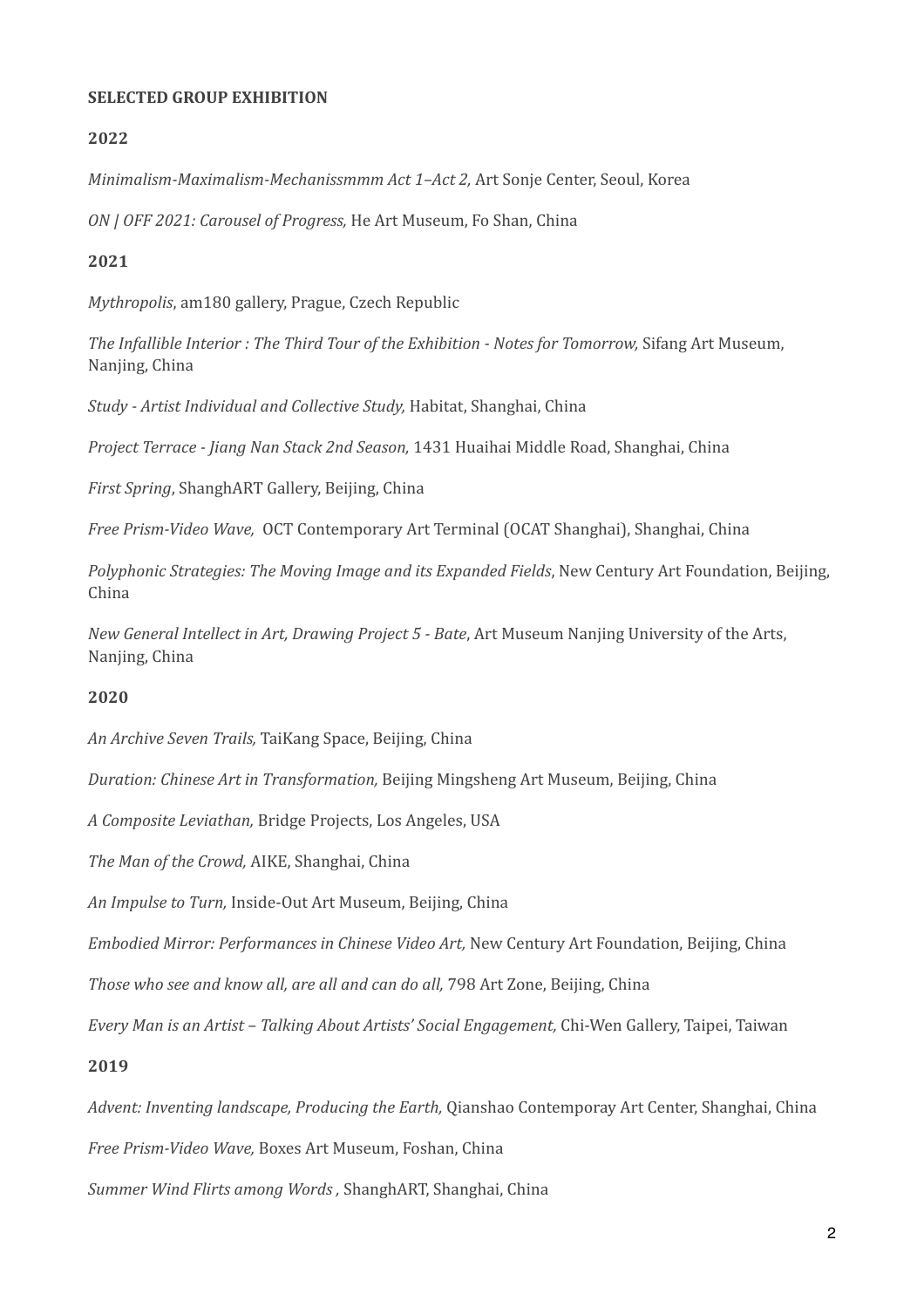*The Racing Will Continue, The Dancing Will Stay,* Times Museum, Guangzhou, China

*Remapping Reality,* Selected Video Collection from Wang Bing, OCT Contemporary Art Terminal (OCAT Shanghai), Shanghai, China

*Exit Plan*, SNAP Art Center, Shanghai, China

*Side Lanes,* ShanghART, Shanghai, China

*The Life App.* HOW Museum, Shanghai, China

### **2018**

*Metageography: Orientaklism and Dreams of Robinsons, ZARYA Center for Contemporary Art,* Vladivostok, Russia

*METAMORPHOSIS: Art Practices Now Activating Archives and Public Memories, OCT Institute, Beijing,* China

*White Flash,* ShanghART Gallery, Beijing, China

*New Video in China - New Attitude Since 2010*, OCT-Anren, Chengdu, China

*Pity Party*, Sleep Center, New York, USA

*Spiral Stairs,* Aike Dellarco, Shanghai, China

### **2017**

*Field Guide,* Remai Modern, Saskatoon, Canada

*Clod Night,* Ullens Center for Contemporary Art (UCCA), Beijing, China

*Future Generation Art Prize,* Collateral Event of the 57th Venice Biennale, Palazzo Contarini Polignac, Venice, Italy

Soil and Stones, Souls and Songs, Jim Thompson Art Center, Bangkok, Thailand

*Soil and Stones, Souls and Songs, Para Site, Hong Kong, China* 

*Future Generation Art Prize, Pinchuk Art Centre, Kiev, Ukraine* 

*The Making of an Institution,* NTU Center For Contemporary Art Singapore (CCA), Singapore

### **2016**

*OCAT Performs: Act, OCT Contemporary Art Terminal (OCAT Shenzhen), Shenzhen, China* 

*Performing in the Shot*, New Century Art Foundation, Shanghai, China

*TUTORIALS*, Pino Pascali Foundation, Polignano a Mare, Italy

*Soil and Stones, Souls and Songs*, Museum of Contemporary Art and Design (MCAD), Manila, Philippines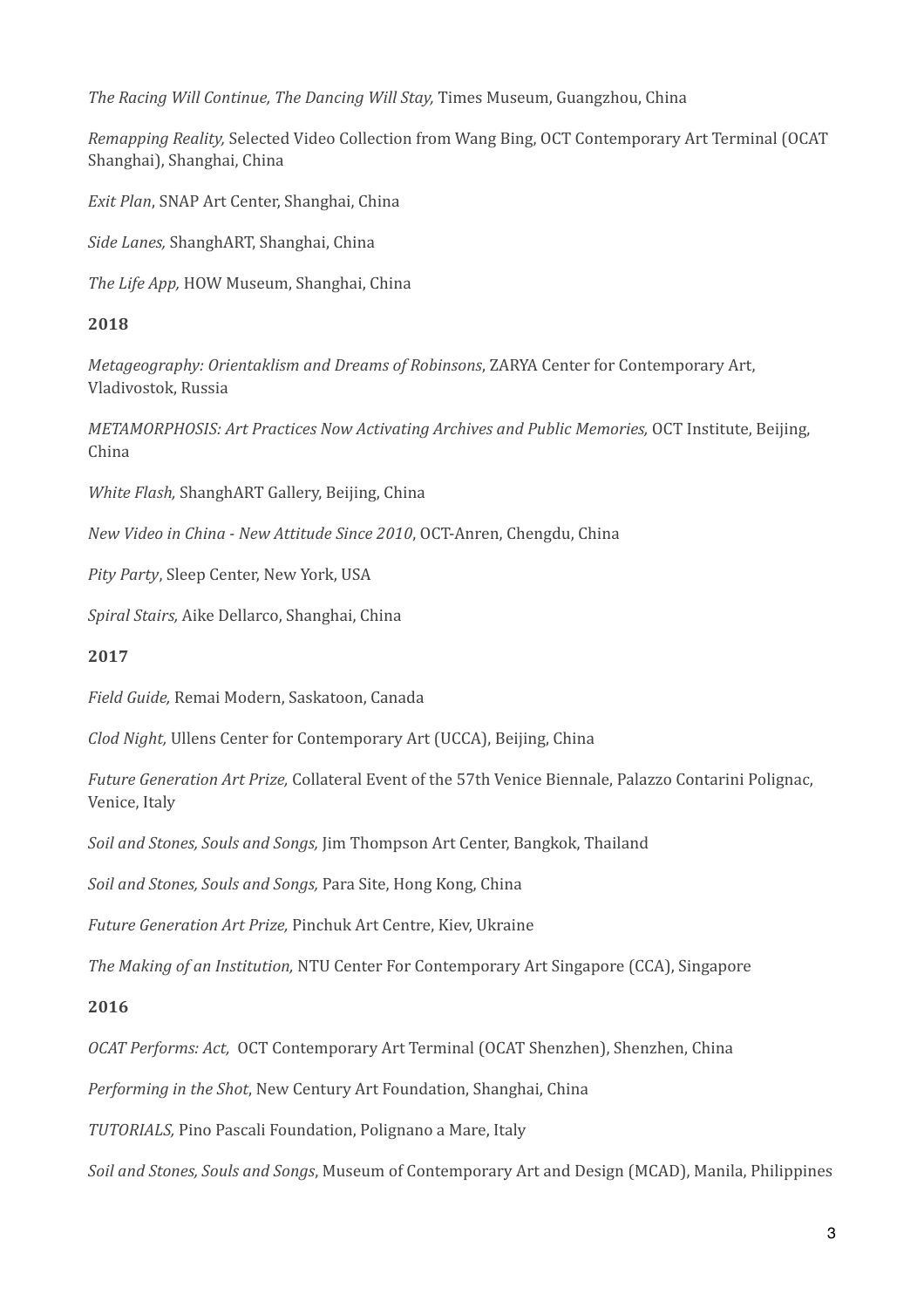*A Second Exhibition (By Other Masters, Around The Same Subject, New Date),* Hotel Maria Kapel (HMK), Hoorn, Netherlands

*Museum no/off - Encounters with Pompidou,* Center Pompidou-ESPACE, Pairs, France

# **2015**

*Exhibit 101: Li Ran and Gary Ross Pastrana,* NTU Center For Contemporary Art Singapore (CCA), Singapore

Southern Wind, Antenna Space, Shanghai, China

*From A Poem to The Sunset, Daimler Contemporary, Berlin, Germany* 

*Absolute Collection Guideline, Sifang Museum, Nanjing, China* 

*Essential Matters – Moving Images from China*, Borusan Contemporary, Istanbul, Turkey

*Mobile M+: Moving Images, M+, West Kowloon Cultural District (Midtown POP), Hong Kong, Ching* 

*Biennale Of Moving Images, Museum of Old and New Art Museum (MONA), Hobart, Australia* 

28 Chinese, San Antonio Museum of Art, San Antonio, USA

*28 Chinese,* Asian Art Museum, San Francisco, USA

*Perched In the Eye of A Tornado, Ying Space, Beijing, China* 

### **2014**

1st OCAT & Pierre Huber Prize Annual Exhibition of Emerging Media Artist, OCT Contemporary Art Terminal (OCAT Shanghai), Shanghai, China

*Just as money is the paper, the gallery is the room,* Osage Shanghai, Shanghai, China

*Looking Forward, La Biennale de Montréal,* Montreal, Canada

*Biennale Of Moving Images,* Centre d'Art Contemporain Genève, Geneva, Switzerland

*A* Time For Dreams – IV Moscow International Biennale For Young Art, The Museum of Moscow, Moscow, Russia

*The 8 of Paths: Art in Beijing*, Uferhallen, Berlin, Germany

*Many Place at Once,* CCA Wattis Institute for Contemporary Arts, San Francisco, USA

*The Invisible Hand: Curating As Gesture - The 2nd CAFAM Biennale,* CAFA Art Museum (CAFAM), Beijing, China

# **2013**

*Degeneration,* OCT Contemporary Art Terminal (OCAT Shanghai), Shanghai, China 

28 Chinese, Rubell Family Collection Museum, Miami, USA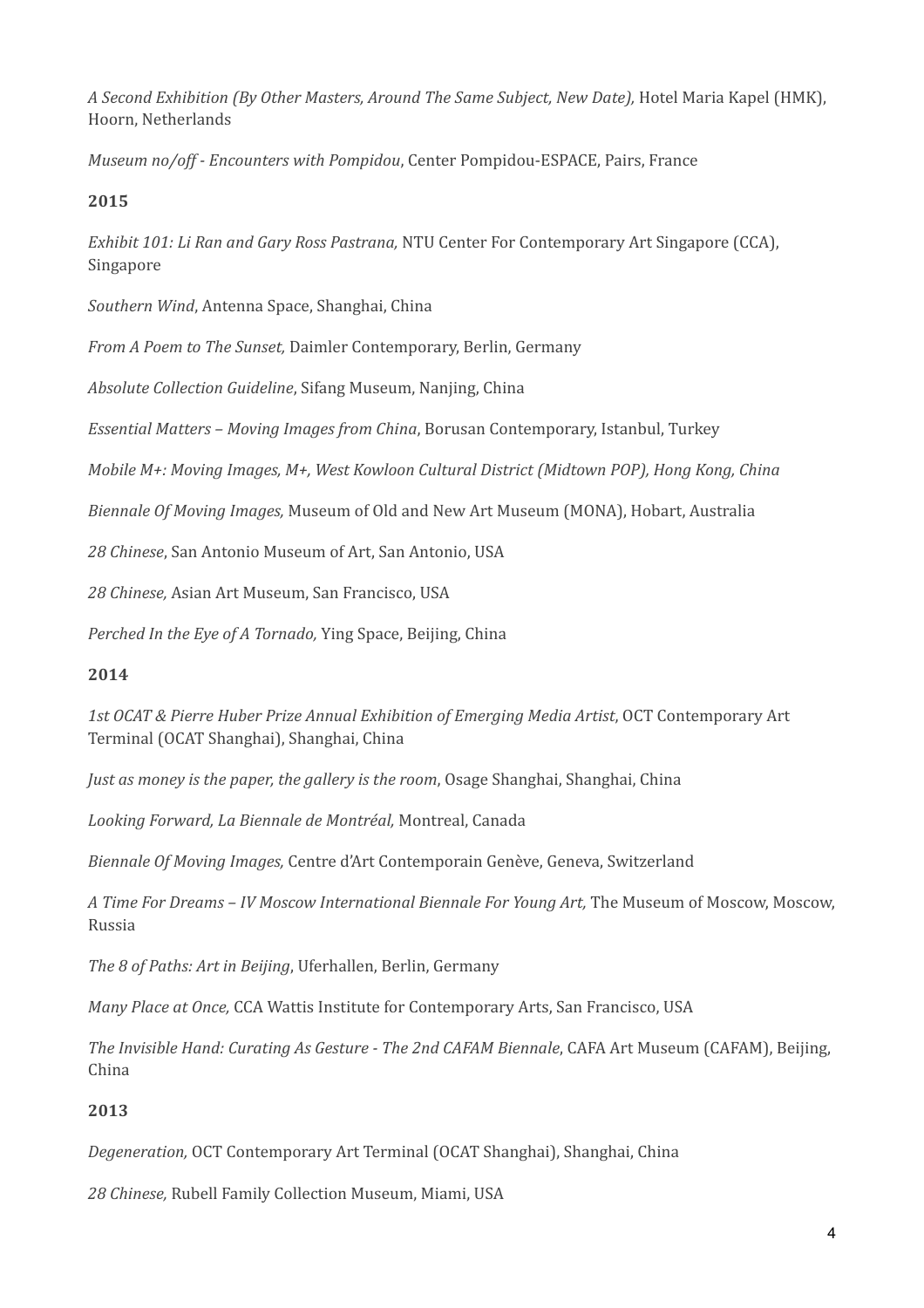*Semi-automatic Mode,* ShanghART Gallery, Beijing, China 

*Difference Engine,* Magician Space, Beijing, China

*Reading,* Leo Xu Project, Shanghai, China

FORMER WEST: Notes from Berlin, basis voor actuele kunst(BAK), Utrecht, Netherlands

*Standing in the Shadow,* OTA FINE ARTS, Tokyo, Japan

FORMER WEST: Documents, Constellations, Prospects, Haus der Kulturen der Welt(HKW), Berlin, Germany

The Experimental Practices from the Oil Painting Department of Sichuan Fine Arts Institute, Suzhou Art Museum, Suzhou, China

*I'm Not Involved In Aesthetic Progress: A Rethinking of Performance*, Star Gallery, Beijing, China

*Alternatives to Ritual – case of OCAT,* OCT Contemporary Art Terminal(OCAT Shenzhen), Shenzhen, China 

*ON|OFF: China's Young Artists in Concept and Practice, Ullens Center for Contemporary Art (UCCA),* Beijing, China

## **2012**

*ROUNDTABLE*, The 9th Gwangju Biennale 2012, Gwangju, Korea

*Alternatives to Ritual- Artists' Museum,* Goethe Open Space, Shanghai, China

*Unfinished Country: New Video from China*, Contemporary Arts Museum Houston (CAMH), Houston, USA

*The First CAFAM · Future Exhibition*, CAFA Museum, Beijing, China

*Accidental Message: Art is not a System, not a World* – The Seventh Shenzhen Sculpture Biennale, OCT Contemporary Art Terminal (OCAT Shenzhen), Shenzhen, China

# **2011**

Little Movements: Self-practice in Contemporary Art, OCT Contemporary Art Terminal (OCAT Shenzhen), Shenzhen, China

The Personal is Public, Aike-Dellarco Gallery, Shanghai, China

*In The Perfect World...,* Meulensteen Gallery, New York, USA

*Man For Himself, Art Channel, Beijing, China* 

# **2010**

*Mummery*, Art Channel, Beijing, China

*A* Project - Incommunicable, Platform China Contemporary Art Institute, Beijing, China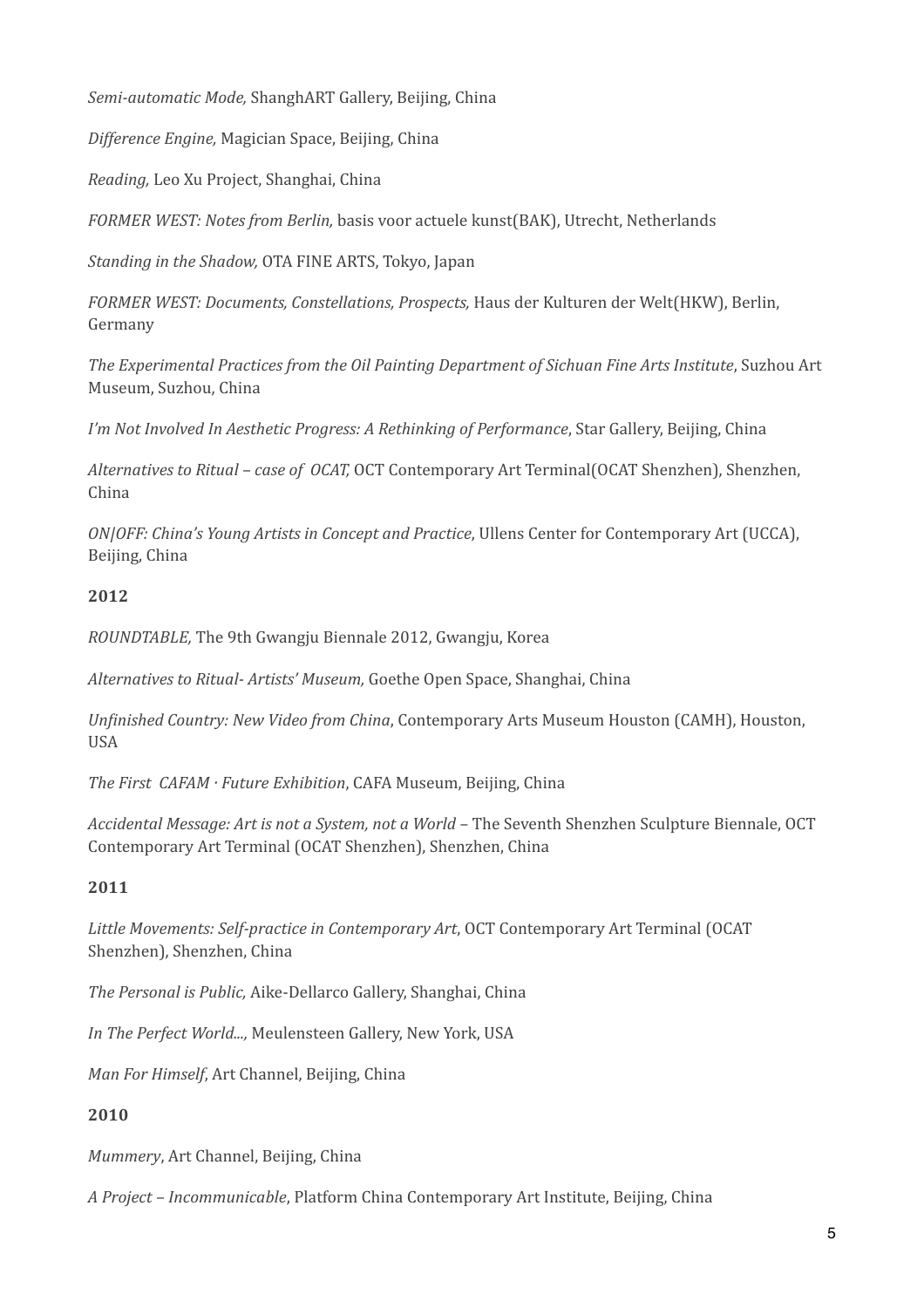*Use The Hand Do The Job*, Shift Space, Shanghai, China

### **2009**

The 6th Small Productions Event, Hangzhou, China

## **2007**

*Dream Plant Contemporary Art Exhibition*, Sichuan Fine Arts Institute, Chongqing, China

## **SELECTED GROUP SCREENING PROJECT:**

## **2020**

AP: Assembled Personalities, Kadist Video Library, San Francisco, USA

## **2019**

*A* Muse, Reflected Lumen Quarterly, Ullens Center for Contemporary Art (UCCA), Beijing, China

LI RAN: *Individual and Collective, Garden and Wilderness, Start Rzeznia, Malta festival, Poznan, Poland* 

## **2018**

Video Lounge Series 1: Before Binge Watching, Taipei Contemporary Art Center, Taipei, Taiwan

# **2017**

Performing Dramas II, K11, Shanghai, China

*Performing Dramas I, Center Pompidou, Pairs, France* 

### **2016**

*Before Indulgence, After Freedom, Cinémathèque québécoise, Canada, Montréal* 

# **2014**

Sights and Sounds: Global Film and Video, The Jewish Museum, New York, USA

*Hors Pistes Tokyo film festival, Institut français du Japon, Tokyo, Japan* 

Li Ran + Liu Shiyuan: A Screening with Christopher Phillips, Asia Art Archive, New York, USA

### **2013**

*Off Course - A Narration Between Italy and Greater China, Fondazione Ouerini Stamplia, Venice, Italy* 

### **RESIDENCY PROGRAMME**

**2015**